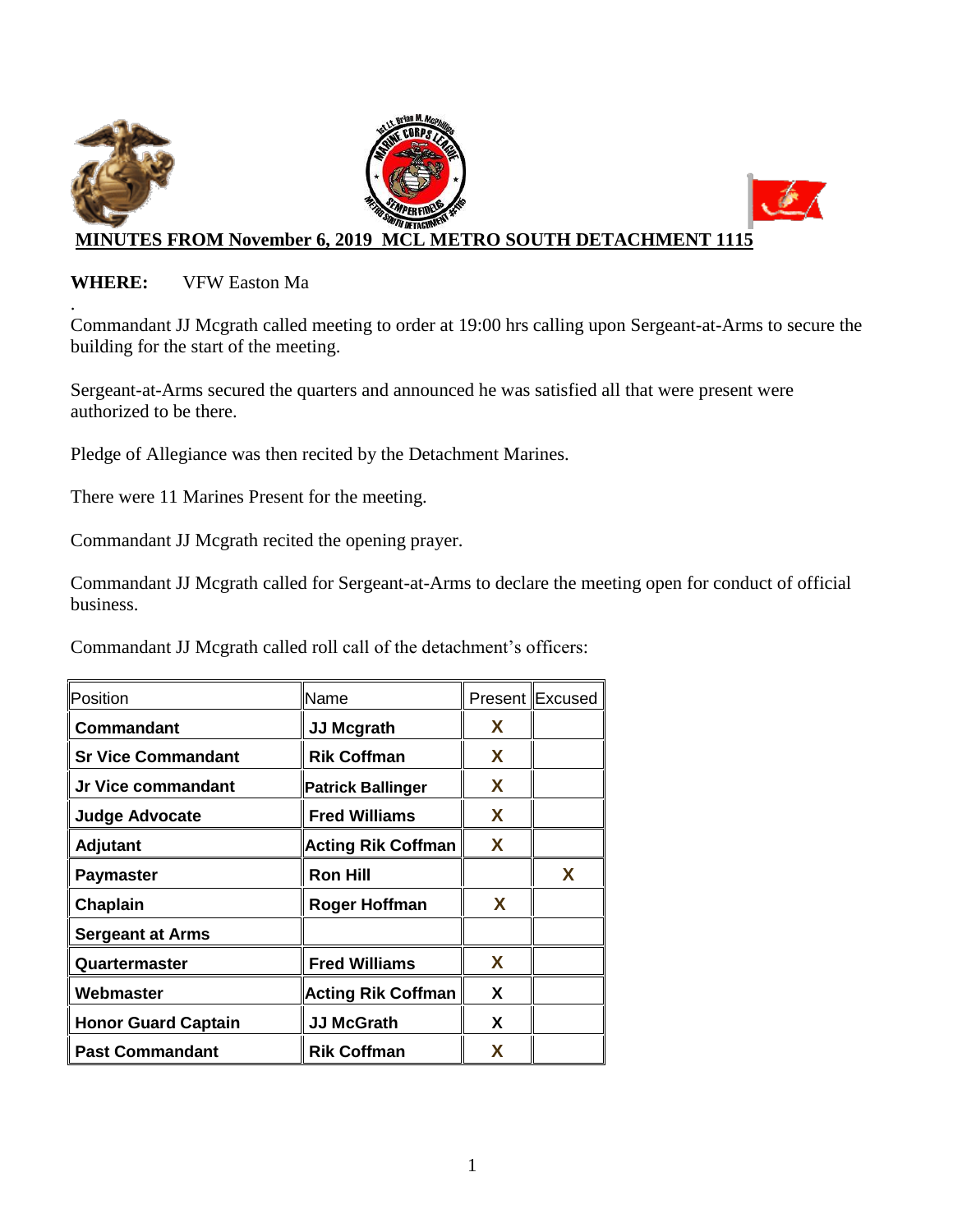# New Members

• No new members

## Correspondence 7

• Correspondence. Chaplain letter from family

### Sickness 9

Commandant JJ Mcgrath asked for any sickness or distressed members or family members. Prayers for Jim Long's wife,

## Reports 6, 8, 10

- Minutes available for October accepted
- Paymaster report passed in \$3061.50, read, motion made to accept, seconded and passed
- Chaplain mentioned rituals and honors

### **OLD BUSINESS: Standing committees 11/12:**

#### HONOR GUARD

• Report made by Roger/JJ.

#### QUARTERNASTER

 $\bullet$  NA

Birthday Ball

- silent auction
- All set to go

#### **Scholarship**

 $\bullet$  NA

#### OCYM

• Nothing new to report

#### Fund Raiser

.

• Shaws  $11/16$  and  $11/17$  9 to 1